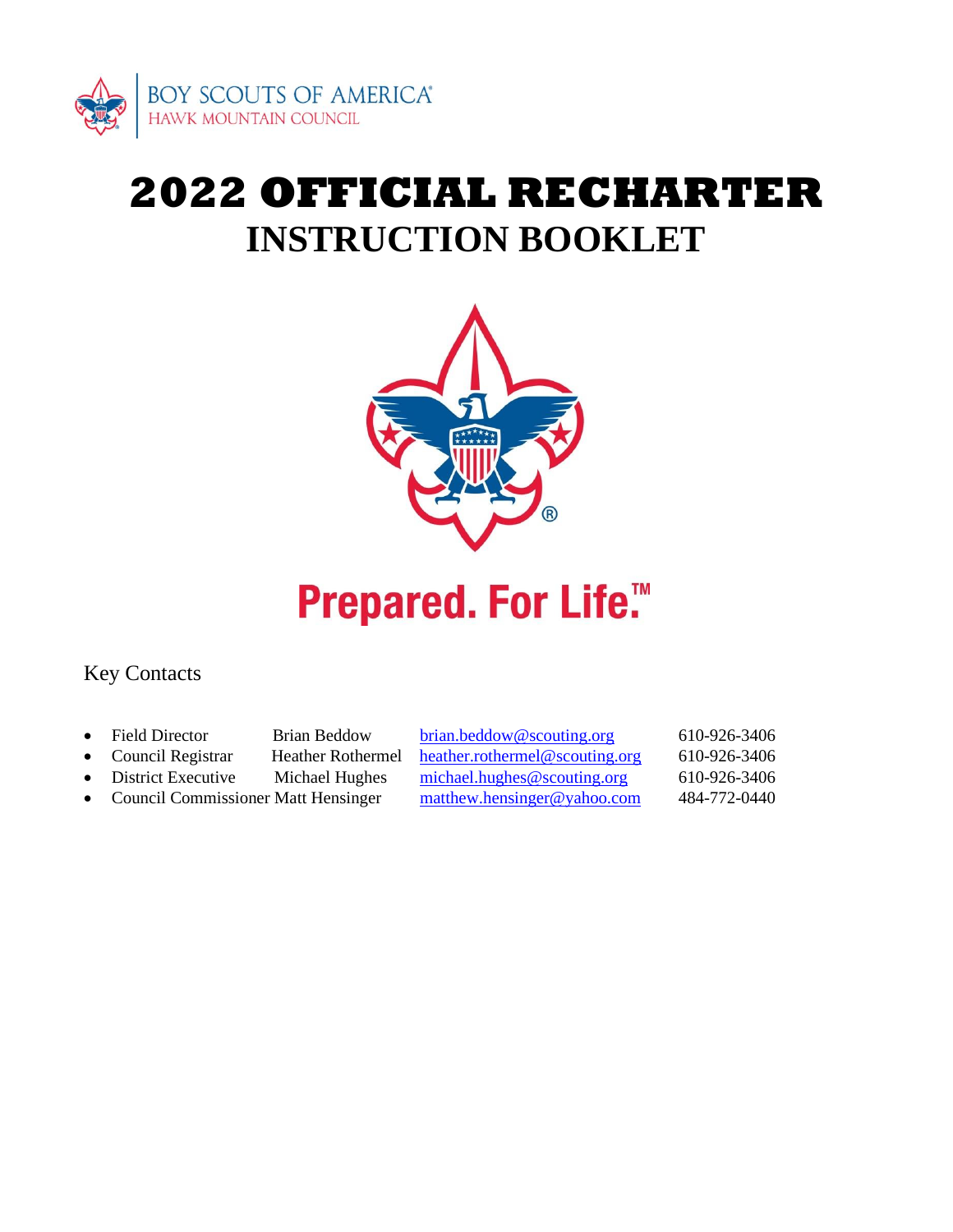# **TABLE OF CONTENTS**

| Introduction to Rechartering  4          |
|------------------------------------------|
|                                          |
|                                          |
|                                          |
|                                          |
| Rechartering Tips for Success 8          |
| Journey to Excellence Unit Assessment  9 |
|                                          |
|                                          |
| Scouter Reserve Positions 10             |
| Multiple Registrations 10                |
|                                          |
|                                          |
| Commonly Made Mistakes 12                |
| Frequently Asked Questions  12           |
| Printing Membership Cards  13            |
|                                          |
|                                          |
|                                          |

*Registration Fee \$72 each renewing youth \$97 new youth (\$72 + \$25 new member fee)* 

*Scout Life \$12 each*

*Insurance Fee \$15 each*

*Unit Charter Renewal Fee \$75*

**Venturing/Sea Scout Youth** Any youth who has turned 18 in 2021, must complete the Adult leader application. Please use the newest BSA Adult [application](https://filestore.scouting.org/filestore/pdf/524-501.pdf)

**There are NO Transfers during renewal**

**All Charters EXPIRE March 31st , please make sure you turn your charter by March 4th to make sure everything is correct BEFORE the March 31st deadline.**

Thank you, in advance for helping us make the most effective use of our limited resources while we assist you in providing the best possible Scouting program for the youth in the Council.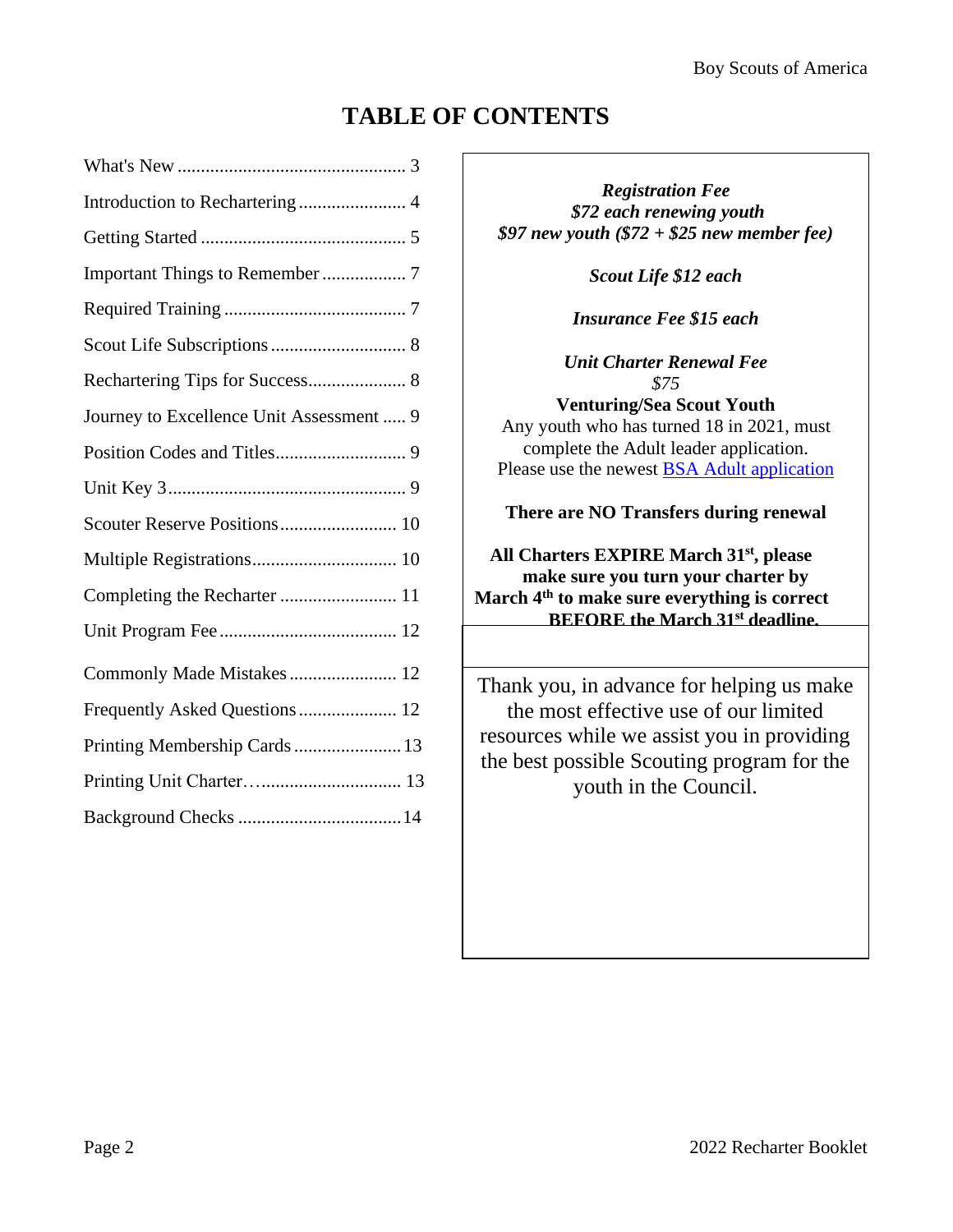## **WHAT'S NEW FOR THE 2022 RECHARTER**

- Brand new Recharter System
	- o Digital upload for youth and adult registrations
	- o Digital upload for Criminal Background Check Authorization (CBC)
	- o Digital upload for PA required background checks
	- o No physical copy of the charter to turn in
- Registration fees.
	- o \$72 Traditional Participants in Cub Scouts, Scouts BSA, Venturing or Sea Scouts
	- o \$45 for Exploring Participants
	- o \$45 All registered adult volunteers in unit and non-unit positions (volunteers may have multiple registrations and will continue to pay for only one position)
- \$15 Council Insurance Fee
- Unit Recharter Pennsylvania Required Background Check Affirmation Statement has been created for each unit to verify that all their leaders do have the required PA Background Checks. This must be uploaded with each recharter (can be uploaded to the Committee Chair or Chartered Organization Representative). Find the form [here.](https://hmc-bsa.org/wp-content/uploads/2022/01/affirmation-sheet-fixed.pdf)

# **WHAT'S STAYING THE SAME**

- New Member Joining fee \$25. One-time fee to join, only assessed to NEW youth members to the Scouting program (not assessed on renewals, transfers, Scouts that left the program and have come back)
- **All registered adults** must have a 2021 version or newer Criminal Background Check Authorization (CBC) on file.
- Electronic Payment Options
- **Youth Protection Training is required** of ALL adults registered on the recharter (excluding the Executive Officer/Institution Head as long as that is the only position they hold). It is important to make sure that all of your leaders are trained before you begin the recharter process. For more information on how to check if your leaders are 100% trained in Youth Protection or to find out how to take the training you can find information on the Hawk Mountain Council website at <https://www.scouting.org/training/youth-protection/>
- All registered leaders must have a current PA required background checks on file: [Pennsylvania](https://epatch.state.pa.us/Home.jsp) State [Police,](https://epatch.state.pa.us/Home.jsp) [Department](https://www.compass.state.pa.us/CWIS) of Human Services, and FBI [Fingerprint](https://www.identogo.com/locations/pennsylvania) or FBI [Waiver.](https://hmc-bsa.org/wp-content/uploads/2018/08/HMC-Disclosure-Background-Check-Updated-9-6-2019.pdf)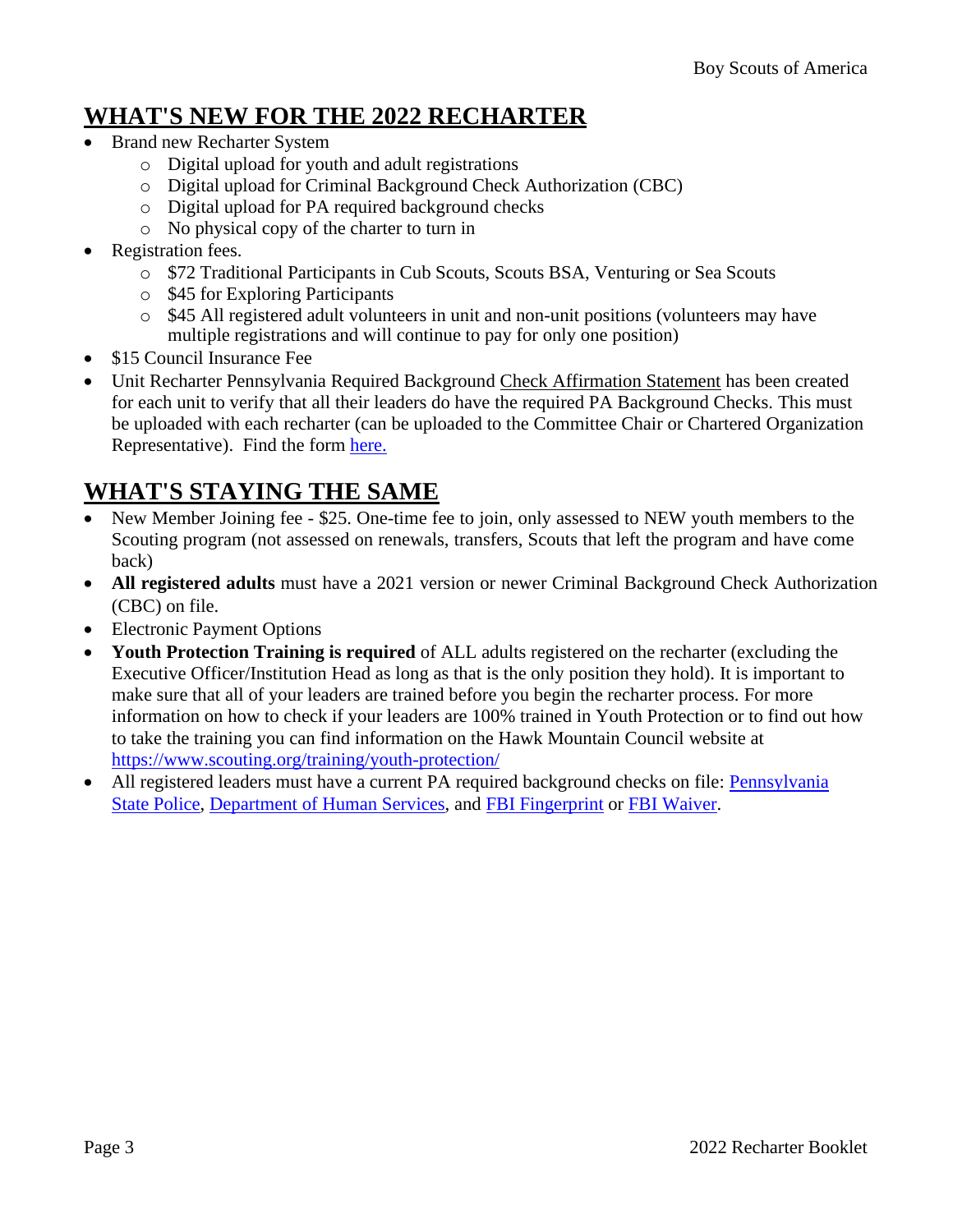# **Unit Charter Renewal**

Unit Charters are issued for one year and expire on the last day of the charter renewal month (aka recharter date) printed on the charter. **After that, units are "separated" from Scouting, the unit is "dropped" from BSA membership, as are all its members. Units are given 30 days past the expiration date (March 31st) to correct any problems and issues.**

When a unit is separated from Scouting, it ceases to exist and CANNOT legally operate in any capacity, including activities and advancement. An expired unit has no status in BSA and no insurance coverage for any of the unit's members and Chartered Organization. Youth and adults are unregistered, cannot attain awards and recognition. Advancement or achievement of any kind for the Scouts – including Eagle Rank – cannot take place, and tenure in rank and for leadership positions is stopped.

Units have access to the online recharter system starting January  $1<sup>st</sup>$ , 2022. Please be sure to process your recharter accurately and on-time.

# **Privacy Policy**

Charter renewal involves confidential and/or private information and accepting the responsibility for maintaining the privacy and confidentiality of that information. Private and/or confidential information must never be shared outside the Boy Scouts of America. If the recharter processor cannot accept this responsibility, a different person must be identified to complete the recharter.

# **Submitting the Final Recharter**

After submitting the renewal online, your Chartered Organization Representative, Key Leader, and Committee Chair will receive an email confirmation. The Chartered Organization Representative needs to digitally sign the charter. Once signed, if you opted to "Pay at Council" you may pay in person or over the phone to complete the process. If you chose an electronic payment method, your charter is complete and is now ready for review and processing. A Commissioner or staff member will notify you of any issues with your submission. Be sure to consult your District Executive as a resource as their experience will help spot potential issues that might hold up your Charter's processing. Once processing is complete, your unit will be officially rechartered for the 2022 calendar year.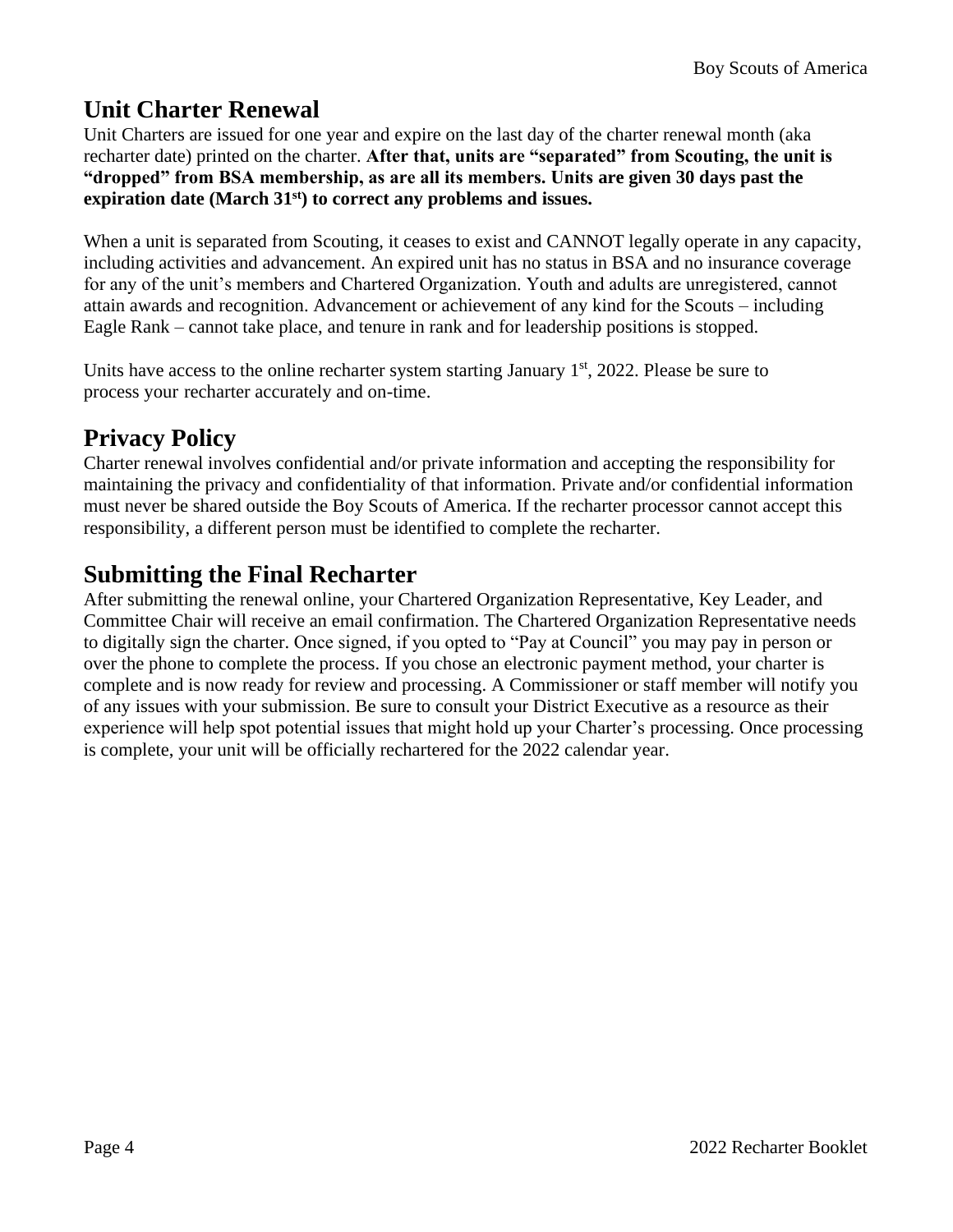## <span id="page-4-0"></span>**GETTING STARTED**

**Internet Rechartering** may be accessed by the Unit Leader, Chartered Organization Representative, Committee Chairman or Key 3 Delegate by logging into Internet Advancement using your Single Sign On credentials (i.e. username and password for Internet Advancement, Scoutbook.com, or My.Scouting.org). If your recharter processor is not a member of the Unit Key 3, they will need to be made a Key 3 Delegate to access the information. Any member of the Unit Key 3 can designate up to 3 Key 3 Delegates by following this process [in my.scouting.org.](https://help.scoutbook.scouting.org/knowledge-base/assigning-a-key-3-delegate-or-other-position-in-my-scouting/)

The Internet Rechartering process allows you to be in complete control of your information - this ensures that it will be correct, and you can do it from home or your office—anytime that is convenient for you. It's an easy-to-use and secure system.

Internet Rechartering access opened **January 1st 2022**. If this is your first time, don't worry, this guide has been put together to help walk you through the process. There are also recharter training videos that can be found on the internet to help aid you in the process.

Scouts BSA National- <https://www.scouting.org/commissioners/internet-rechartering/>

#### **Here is what you'll need to get started:**

- 1. The website: [https://advancements.scouting.org](https://advancements.scouting.org/)
- 2. **Gather all information needed to start recharter:**
	- a. Current Unit Roster (can be obtained from my.scouting.org)
		- b. List of youth and adults to remain on roster.
		- c. List of youth and adults to be removed from roster.
		- d. List of youth and adults who want *Scout Life*.
		- e. Completed applications for ONLY **NEW** youth and adults.
		- f. Criminal Background Check Authorization forms for **ALL NEW** adults.
		- g. Youth Protection Training certificates for all **NEW** adults
		- h. Proof of completion of background checks for all **NEW** adults
		- i. A copy of the Unit Training Report (can be obtained from my.scouting.org)

#### **RECHARTER STEPS**

National has put together a great document with images to walk you through the process of the recharter. You can download it [here.](https://www.scouting.org/wp-content/uploads/2021/09/Internet-Rechartering-2.0-User-Guide-Michaela-Monson.pdf) Once you have logged into the Internet Advancement website:

- 1. Select "Recharter" from the menu on the left-hand side of your screen. If you do not see that option, verify that you are a Key 3 member of the unit or a Key 3 Delegate (see the information in the "Getting Started" section above.
- 2. Once your roster is loaded, you may start editing. The roster will include several key pieces of information:
	- a. Youth Protection Training (YPT)
		- i. Red Exclamation Point Youth Protection Training has not been completed and recorded in the person profile or the training has expired.
		- ii. Green Checkmark Point Youth Protection Training is current.
	- b. Criminal Background Check Authorization (CBC)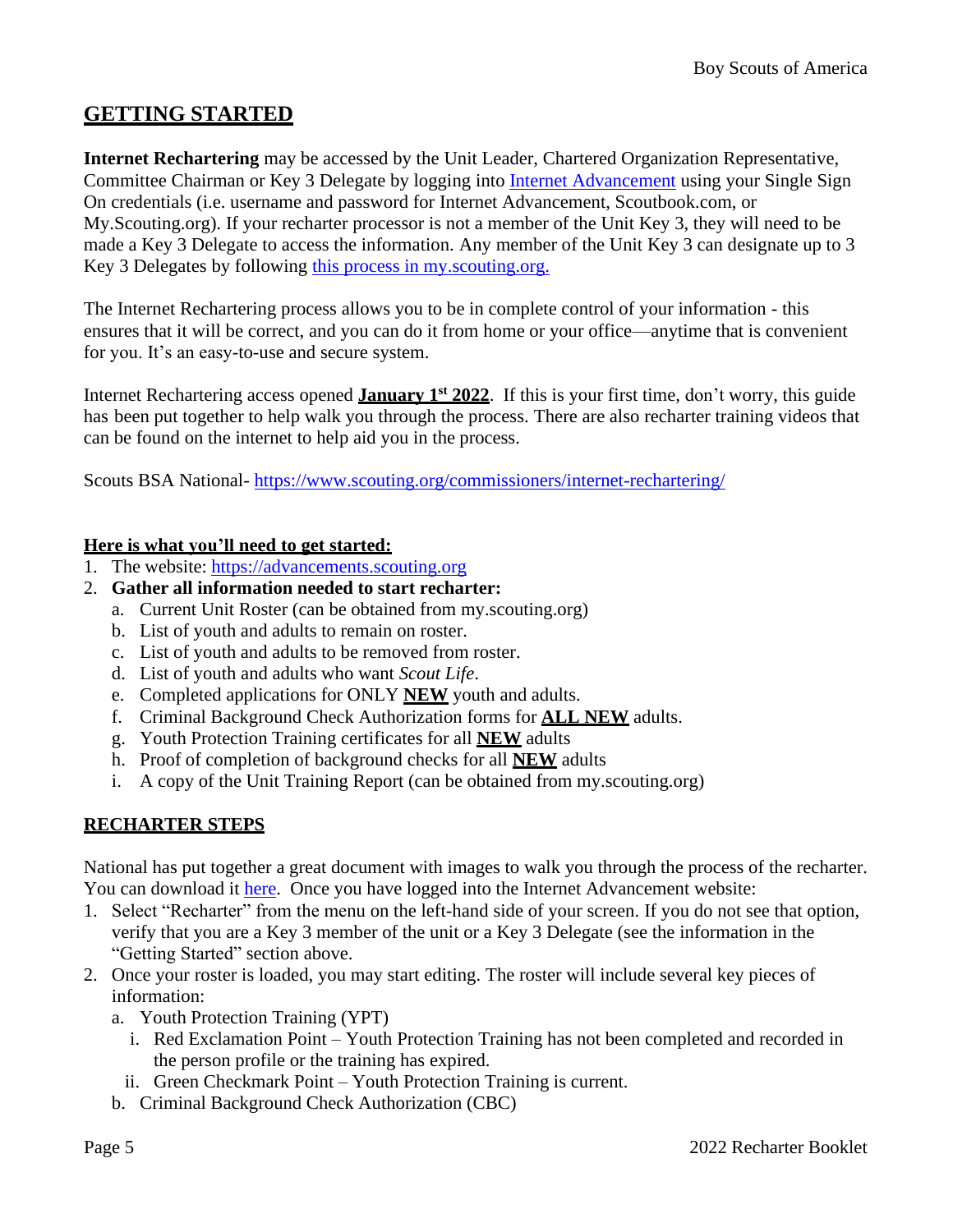- i. Green Checkmark New Criminal Background Check Disclosure has been received and recorded in the person profile. Note: This is not the PA required background checks. Those must be checked manually.
- ii. Red Exclamation Point New Criminal Background Check Disclosure has not been received. Note: This is not the PA required background checks. Those must be checked manually.
- c. *Scout Life* Subscription
	- i. Red Exclamation Point No subscription has been added to the registration.
	- ii. Green Checkmark Subscription has been added to the registration.
- 3. Change positions. You have the ability to change a position of a leader by clicking on the pencil icon. Choose the appropriate position within the drop down and click "Update Information."
- 4. Refresh your roster periodically. After making changes, make sure to periodically refresh your roster. This will automatically update anyone who has taken Youth Protection Training or if additional updates to records have been made through a registrar at the Council Service Centers.
- 5. Manage Members. Add new members, mark members as multiples or remove them from the roster.
	- a. Adding New Members. You can add new members to your unit but you must still have a paper application completed for them and then digitally upload it to your recharter.
	- b. Uploading Documents. In addition to uploading membership applications, you can upload support documents for your charter including: Criminal Background Check Disclosures, required PA background checks, Youth Protection Training Certificates, Position Specific Training Certificates and the [New Unit Recharter PA Background Check Affirmation Statement.](https://hmc-bsa.org/wp-content/uploads/2022/01/affirmation-sheet-fixed.pdf) Uploaded documents should be associated with the appropriate registration that they support.
- 6. Invite New Members. If someone is just joining your unit but does not appear on the charter and you have not yet collected a paper application for them, you can invite them to complete the application process electronically. You will provide their email address and an email is sent with a link to them. You will want to refresh your roster once you know they have completed the application. They will appear in the "Pending Members Tab" until their registration is complete.
- 7. Remove from the Recharter. Select the person whom you are removing. Click on the "Manage Members" and select "Remove from Recharter." A popup will appear and you will choose "Remove. Once removed, they will be moved to the "Removed Members Tab." You can move these members back to the active charter up until the point that you submit the recharter.
- 8. Validate Recharter and Pay. Once you have updated your roster and attached the necessary documents, click "Refresh Roster", and then click the "Validate Recharter and Pay." A popup will appear if you have any error or warnings. At that time, you will need to correct the errors before you can continue with your renewal. The errors will have a red bubble next to them and the warnings a yellow bubble. If you receive a warning, you have the ability to correct the warnings if possible and continue through the submittal process. If there are no errors, click "Proceed to Payment." You will have the option to print your roster at this point by clicking "Print Roster." (Printing your recharter is not required).
- 9. Payment and Confirmation. During this process you have the ability to verify all fees and choose your payment option. The payment options are: ECheck (\$1 fee), Credit Card (3% fee), and Pay at Council for no additional charge. Once you have chosen your payment option, click the "Pay and Post Renewal button."

<span id="page-5-0"></span>**Note:** You can stop at any time, log off the system, and begin again where you left by logging back into Internet Advancement.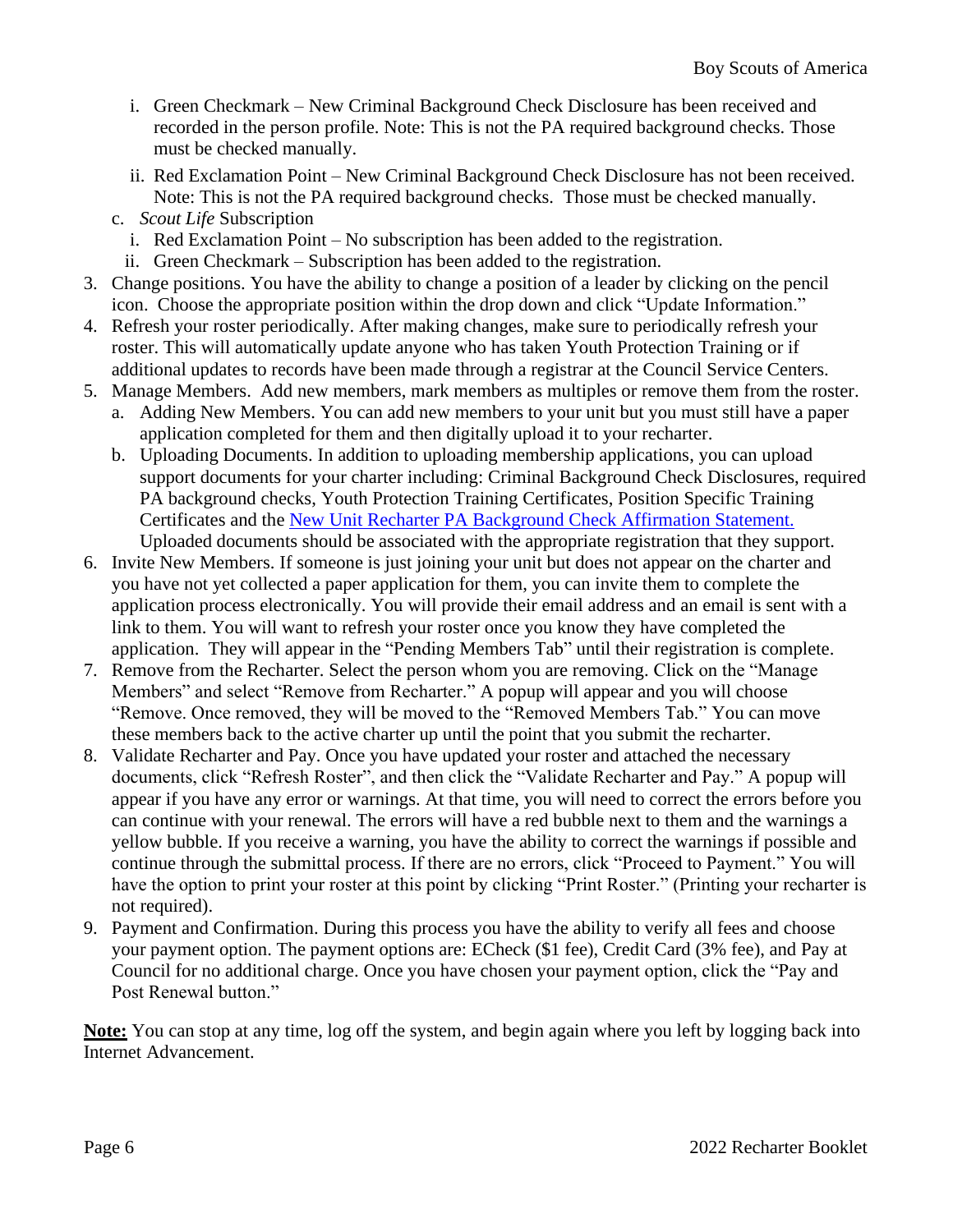## **IMPORTANT THINGS TO REMEMBER**

- Please make sure all mailing addresses and email addresses are up to date. Returned mail means a Scouting family is missing out on valuable Scouting information.
- When entering names, Use ONLY legal names on applications. NO NICK NAMES!
- Adults changing positions (other than Tiger and Lion parents) do not require a new application.
- If you submit paper applications or online youth applications after you start the process, make sure you refresh your roster to add those youth or adults to your final charter.
- Make sure all new Adult applications have the correct signatures (applicant and Chartered Organization Head or Chartered Organization Representative), a Social Security number, a leadership position, Question #6 (Additional Information) answered, the signed Criminal Background Check Authorization form, proof or copies of Youth Protection Training and proof or copies of background checks required by Pennsylvania.
- Tiger and Lion Parents (position AP  $\&$  LP) cannot be changed to a registered position without completing an adult application, the required background checks and paying the registration fee.

## <span id="page-6-0"></span>**REQUIRED TRAINING**

The latest Youth Protection Training (YPT) must be taken prior to recharter. If a volunteer's YPT record is not current at the time of recharter, the volunteer cannot be registered. **It is recommended that anyone with a Youth Protection Training that expires before May 31st, 2022 renew their training BEFORE submitting the recharter.** Units should not wait until charter renewal to make sure all YPT is current. The unit Key 3 can check the unit's YPT status at any time on my.scouting.org.

The recharter system will check Youth Protection Training status on all individuals. If an individual does not have current Youth Protection Training at the time of the recharter being submitted, the unit will receive an error during the "Validate Recharter" step. If this happens the unit should review the missing Youth Protection Training and 1) refresh the roster if they know that the training has been complete or 2) upload a copy of the individual's Youth Protection Training Certificate with the individual's record. If the Youth Protection Training is verified as being uploaded to the adult record, the Youth Protection error will not prevent the recharter from being validated. **Note:** Though the recharter will be able to be electronically submitted, it WILL NOT be able to be posted without all adults having current Youth Protection Training.

All Cubmasters, Tiger Leaders, Den Leaders, Assistant Den Leaders, Webelos Leaders, Pack Committee Chairs, Scoutmasters and Troop Committee Chairs are required to have the training for their position.

**Tip:** Your unit's Key 3 leaders can review your unit's current YPT and leader training list to see who is currently trained or needs renewal by accessing my.scouting.org. Encourage everyone needing YPT and position training to complete their course before you start to renew your charter!

**Note on Hazardous Weather Training:** Effective April 30, 2018 new direct contact leaders must complete Hazardous Weather Training to be considered trained by the National Council of the BSA. Leaders registered in their position prior to that date are not required to have the training until such time as they would change to a new position. The Hawk Mountain Council has not added Hazardous Weather Training as a required position for your unit to be able to recharter, but all volunteers are highly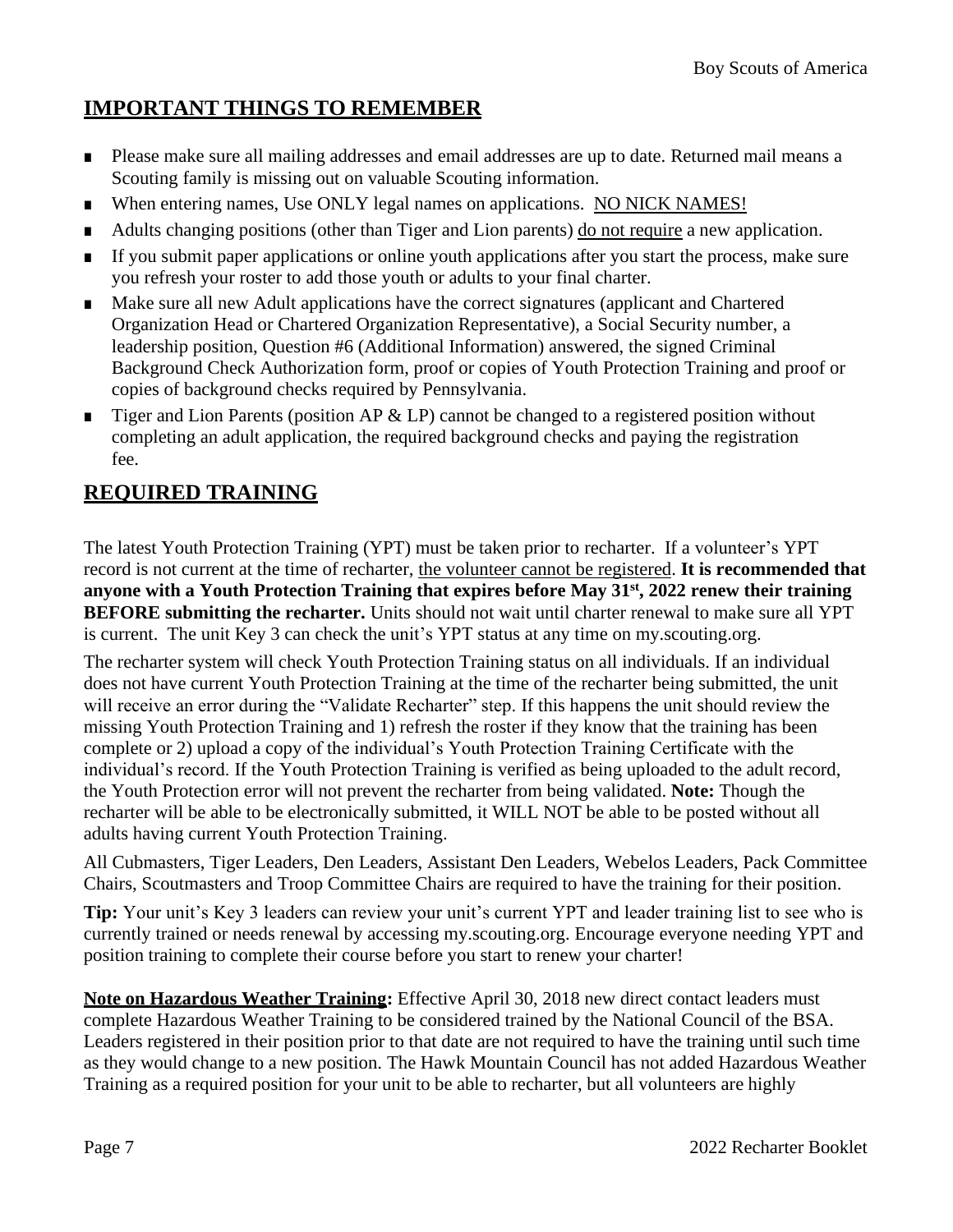encouraged to complete this training. Please note that any new leaders that do not have Hazardous Weather Training will show as not being trained. Training in the council is still defined as position specific training, youth protection training, and appropriate outdoor trainings for your position.

## *SCOUT LIFE* **SUBSCRIPTIONS**

Unit leaders work hard to bring the best Scouting program possible to their unit members. Surveys and experience have shown that *SCOUT LIFE* magazine is part of a strong Scouting program. Successful leaders use *SCOUT LIFE*.

Units can qualify for a **100%** *SCOUT LIFE* **Streamer** if every family receives at least one subscription. If your unit is a Journey to Excellence Unit, you will also qualify to wear the **Journey to Excellence/100%** *SCOUT LIFE* **emblem.**

## <span id="page-7-0"></span>**RECHARTERING TIPS FOR SUCCESS**

- 1. Take advantage of the "Refresh Roster" Button throughout your charter process.
- 2. **Simplify your recharter process**: Turn in all new youth and adult registrations to the Council Office at least 15 days prior to starting your recharter. This will make the process go much faster.
- 3. Please do not add **fake birth dates**. The age of youth and adult is relevant to the BSA program.
- 4. Please make sure that when deleting, you delete the correct person. If deleted by accident, you can add them back up until the time that the charter is submitted. If the charter is submitted and someone needs added back, contact your district executive.
- 5. **No one should be marked as a transfer**; there are NO transfers at recharter time.
- **6. There has to be at least 5 paying youth for a Unit to Recharter. (Crews excluded)**
- **7.** Check and confirm all multiple registrations. (See section on "Multiple Registrations")
- 8. If a Scout or adult leader wants *Scout Life*, **please be sure the button is activated** during the online rechartering process.
- 9. Only **NEW** members need applications. This includes all new to your unit youth and adult members.
- 10. Please make sure **all NEW** applications are completed, with signatures, birth dates and correct adult social security numbers. These must be UPLOADED to the recharter.
- 11. Payment can be turned in at the Council Service Center. If choosing to pay in-person,please print off a copy of your Payment and Confirmation page which lists all the correct fees.
	- Please bring this to the council office
- 12. Please make sure that all youth and adults that should be registered are registered. Unregistered leaders and youth are not covered by insurance and the youth may not qualify for advancement. Be sure to immediately turn in new applications at the Council Service Center anytime during the year.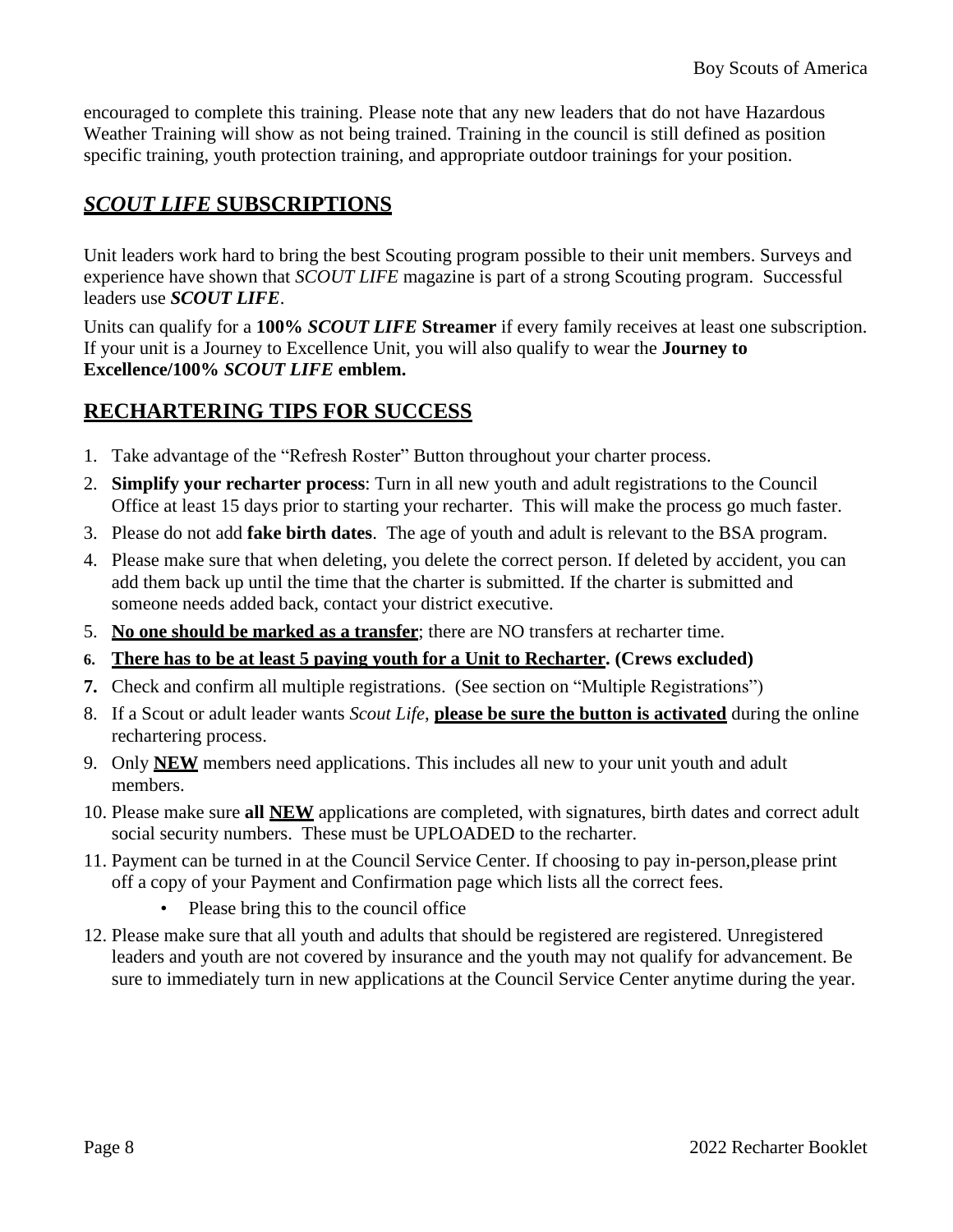## **JOURNEY TO EXCELLENCE UNIT ASSESSMENT (JTE)**

The Journey to Excellence Unit Assessment includes recognition for outstanding packs, troops, teams, and crews, that strive for continuous improvement and conduct a quality program for their youth on an annual basis. All units should turn in their JTE scorecard to their district executive. Units that qualify may wear specialized emblems that units may order through a Council Scout Shop.

Units can obtain a copy of the 2021 JTE Unit Scorecard [here.](https://www.scouting.org/awards/journey-to-excellence/unit/)

## <span id="page-8-0"></span>**POSITION CODES and TITLES**

**Position codes** – All positions can be held be male or female and the minimum age requirements for each position is in parentheses next to the position. These are all fee-paying positions except AP, LP & IH

- CR Chartered Organizational Rep (21) SM Scoutmaster (21)
- CC Committee Chairman (21) SA Assistant Scoutmaster (18)
- MC Committee Member (21) NL Crew Advisor (21)
- 
- 
- 
- 
- WA Assistant Webelos Den Leader (18) 91U Unit Scouter Reserve (21)
- 
- 
- 
- 
- 
- 
- 
- 
- TL Tiger Cub Den Leader (21) NA Crew Associate Advisor (21)
- CM Cubmaster (21) SK Sea Scout Ship Skipper (21)
- CA Assistant Cubmaster (18) MT Sea Scout Ship Mate (21)
- WL Webelos Den Leader (21) VP Venturing Participant (youth 18-21 Adult app)
	-
- DL Den Leader (21) 92U Unit College Scouter Reserve (18)
- DA Assistant Den Leader (18) 92V Venturing College Scouter Reserve (21)
- NM New Member Coordinator (21) AP Tiger Cub Adult (18) *Non Paying Position*
- PT Pack Trainer (21) LP Lion Partner (18) *Non Paying position*
- LL Lion Guide (21) IH Institutional Head (21) *Non Paying Position* (Executive Officer and IH are same person)
	- UP Unit Participant (youth 18 to 21 Adult app)

#### **Required Positions per Unit:**

**PACK** IH, CR, CC, 2 MC's, or 1 MC & 1 PT, CM and one den leader, either a TL, DL or WL or LL (Lion Guide). There must be an AP or LP for every registered Tiger Cub and/or Lion Cub. (CA, WA, DA, PT, PC, 91U, and 92U positions are optional)

**TROOP** IH, CR, CC, (2) MC's and SM. (SA, PC, UP, 91U, and 92U positions are optional) **CREW** 

IH, CR, CC, (2) MC's and NL. (NA, PC, VP, 91U, and 92V positions are optional) **SHIP** IH, CR,

CC, (2) MC's and SK. (MT, PC, 91U, and 92V positions are optional)

## <span id="page-8-1"></span>**UNIT KEY 3**

The Unit Key 3 consists of the unit leader (CM, SM, VC, NL, SK), the chartered organization representative (CR), and the unit committee chairman (CC). The Unit Key 3 is a critical component to the success of your unit. The Unit Key 3 meets once a month to discuss the unit, its challenges, coming events, and progress towards completing their action plan and Journey to Excellence goals. It is a time for the Unit Key 3 to spot early warning signs and work together toward continued unit success.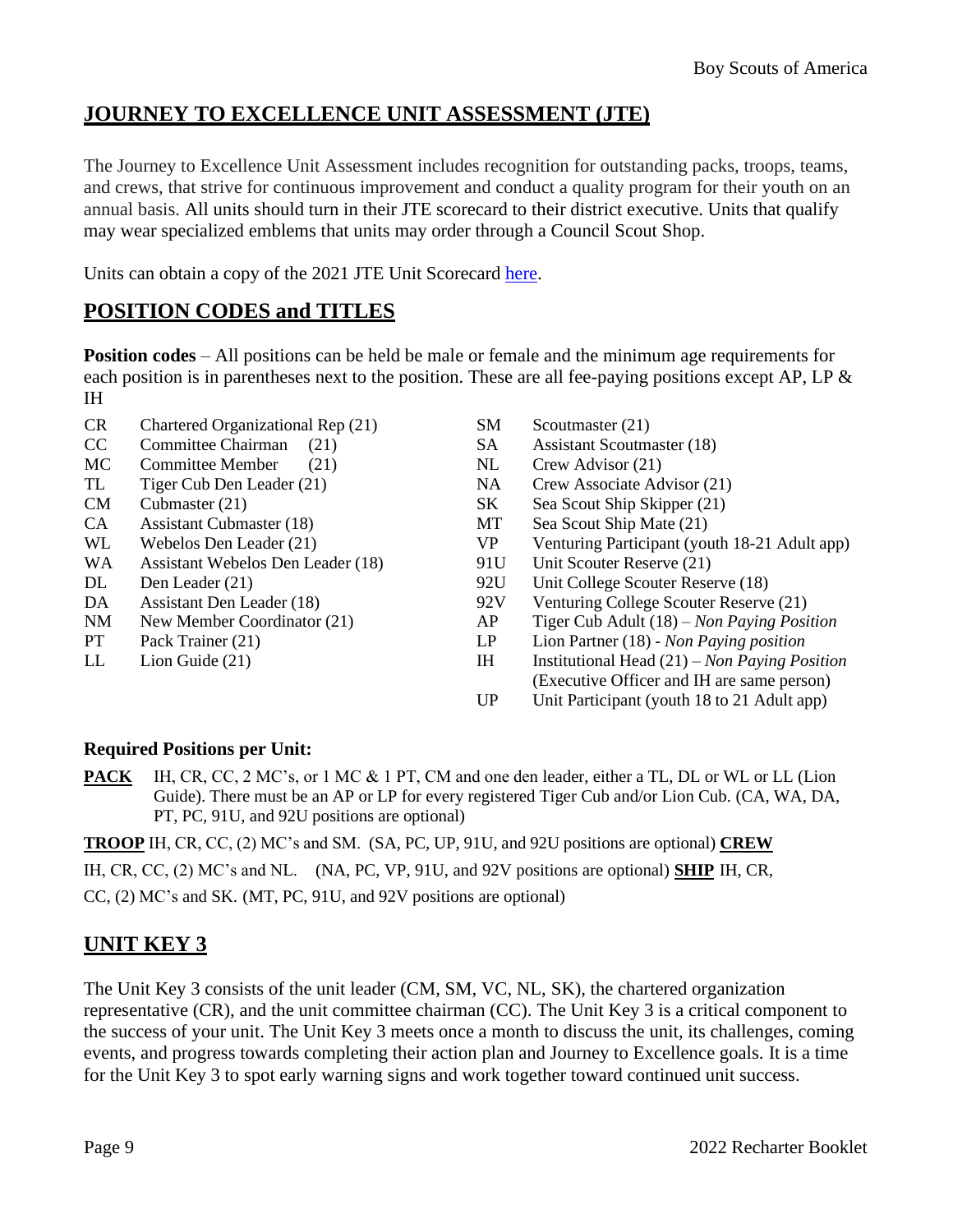When rechartering the unit, please align your leadership to support and implement the Unit Key 3. This may mean spreading out the positions if one person is serving as committee chairman and chartered organization representative. This three-person structure allows each person to contribute their individual strengths, abilities, and perspectives based on the focus of their trained position.

## <span id="page-9-0"></span>**SCOUTER RESERVE POSITIONS**

These positions are for adults that wish to remain on their unit rosters, without registering as an assistant leader or committee member when appropriate.

These positions use the same application, fees and registration process, as any other adult volunteer but the only training requirement is Youth Protection. Scouter Reservists do not need to complete Position Specific Leader training or any other adult leader training after completing YPT.

If a young person or adult continues to be highly active with the unit (attending at least 1 or 2 meetings per month and participating in several campouts or other activities during the course of the program year), then registering them as an assistant leader may be more appropriate. In that case, they should complete both Position Specific Leader and Outdoor Leader trainings.

| UNIT COLLEGE SCOUTER RESERVE             | For Troops                    |
|------------------------------------------|-------------------------------|
| (Position code 92U)                      | Minimum age requirement of 18 |
| <b>VENTURING COLLEGE SCOUTER RESERVE</b> | For Crews and Ships           |
| (Position code 92V)                      | Minimum age requirement of 21 |

 $\circ$  If a young person is away at college, on a mission, or in the service and wants to stay registered with the unit, the Unit College Scouter Reserve or Venturing College Scouter Reserve would be the appropriate method of maintaining their registration with the unit.

For Packs, Troops, Crews and Ships (Position code 91U) Minimum age requirement of 21

o If an adult supports the unit but is not an ongoing participant in meetings, activities and outings the Unit Scouter Reserve would be the appropriate method of maintaining their registration with the unit.

#### UNIT PARTICIPANT

(Position code UP)

o If a Scout reaches the age of 18 in a troop but is continuing to work with an Eagle Scout extension or an Extension Beyond the Age of Eligibility they are registered in the unit as a Unit Participant.

## <span id="page-9-1"></span>**MULTIPLE REGISTRATIONS**

#### **Only the Chartered Organization Rep (CR) can hold more than one position in a unit.**

#### **The CR may also serve in a multiple capacity as the committee chairman or member of the**

**committee** within that unit if there are not enough adults registered for these positions. The CR cannot serve as the unit leader (Cubmaster, Scoutmaster, Skipper or Crew Advisor).

Other adults may register in only one position per unit. If a unit feels that better service can be provided by an adult already serving in another unit, that individual may still hold only one position in each unit. There are no restrictions on the number of positions one person may hold as long as the individual serves only one position per unit.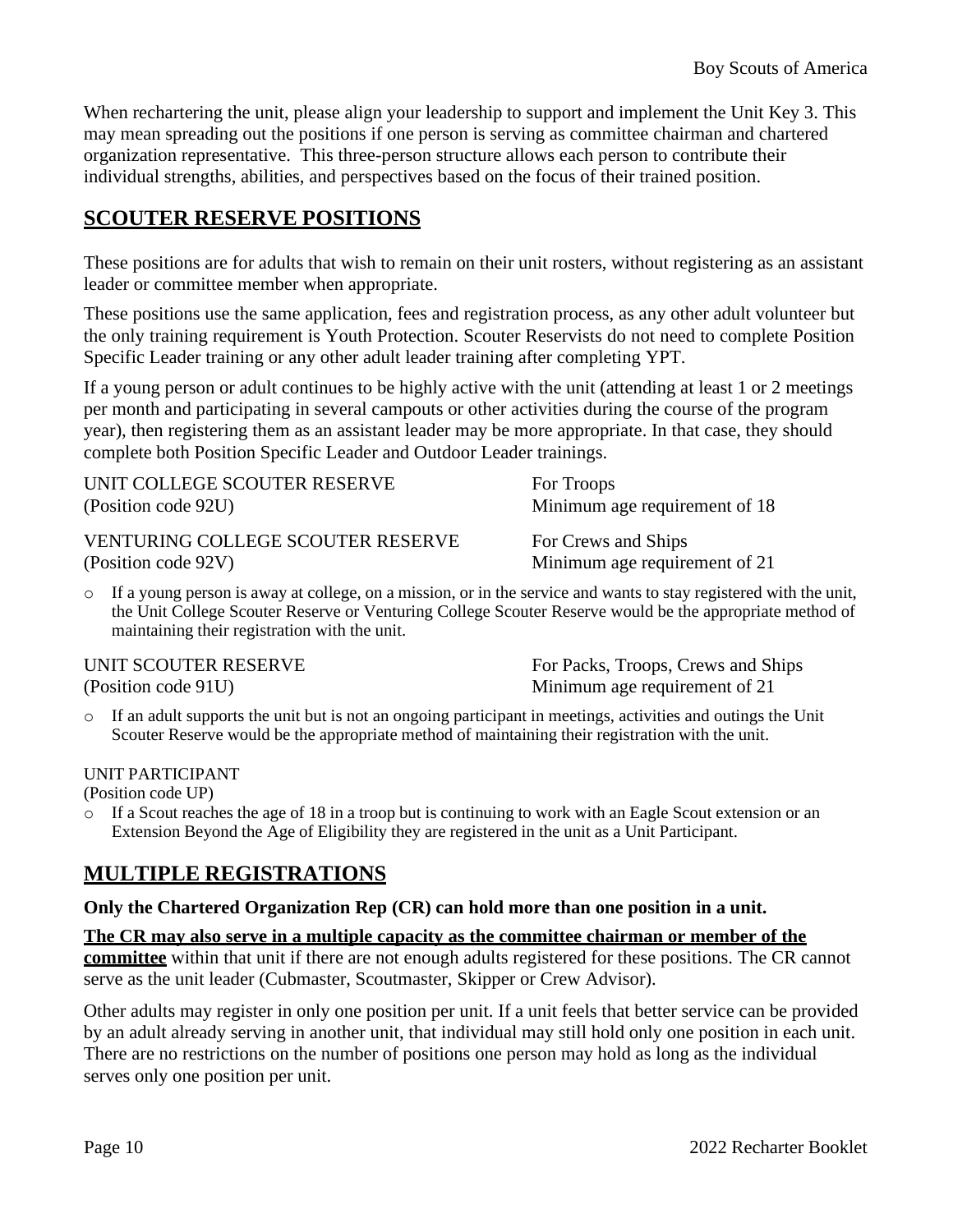Youth who are registered as Scouts BSA may multiple register as members of a Venturing crew or a Sea Scout ship.

Registration fees are paid only for an individual's primary position; there is no fee for multiple positions.

Some leaders choose to have their primary registration with the District or Council. Mark them as multiple in the recharter process and remind them to pay their registration fees to the Council Service Center by February 28<sup>th</sup>, 2022.

To mark an individual as a multiple, select their record and click on "Manage Members." You will be able to set them as a primary or a multiple there.

Only youth in a Ship or Crew may multiple register as both an adult and youth.

## <span id="page-10-0"></span>**COMPLETING THE RECHARTER**

Please make sure that you complete the last step in the online rechartering, by **clicking Pay and Post Renewal.**

- 1. Remember you are not able to get to this selection if you have error messages during the "Validate Recharter" section.
- 2. Collect fees that are due, these fees may be submitted electronically or to the Council Service Center.
- 3. Please be aware that if there are any issues with your Recharter, it will not be posted until those issues are cleared up. So please check and double check your charter before submitting.
- 4. All units that upload their recharter by March  $4<sup>th</sup>$  will be communicated with by March  $18<sup>th</sup>$  of any issues preventing their recharter from being complete.

## **ELECTRONIC AUTHORIZATION**

Once submitted, the Key 3 and Key 3 Delegates will receive an email requesting a digital signature. If necessary, the CC, Unit Leader or Key 3 Delegate my sign on behalf of the Chartered Organization Representative.

## **ELECTRONIC PAYMENT OPTIONS**

Payment options will be available for units: service fees are paid to the National BSA.

### **No further changes can be made to the unit roster once payment is made.**

- Online Payment: Units can elect to pay online using a credit card. This payment option is available on the Payment and Confirmation page. A 3% Fee will be added to the fee subtotal to arrive at the Total Fee due.
- Electronic Check: The unit can use an electronic check to pay for their recharter. There is a \$1 fee for using an electronic check.
- Pay at Council: Units that elect this option will print the "Payment and Confirmation" Page," which includes the fee summary showing the amount due to the council. The unit will pay at the Hawk Mountain Council office.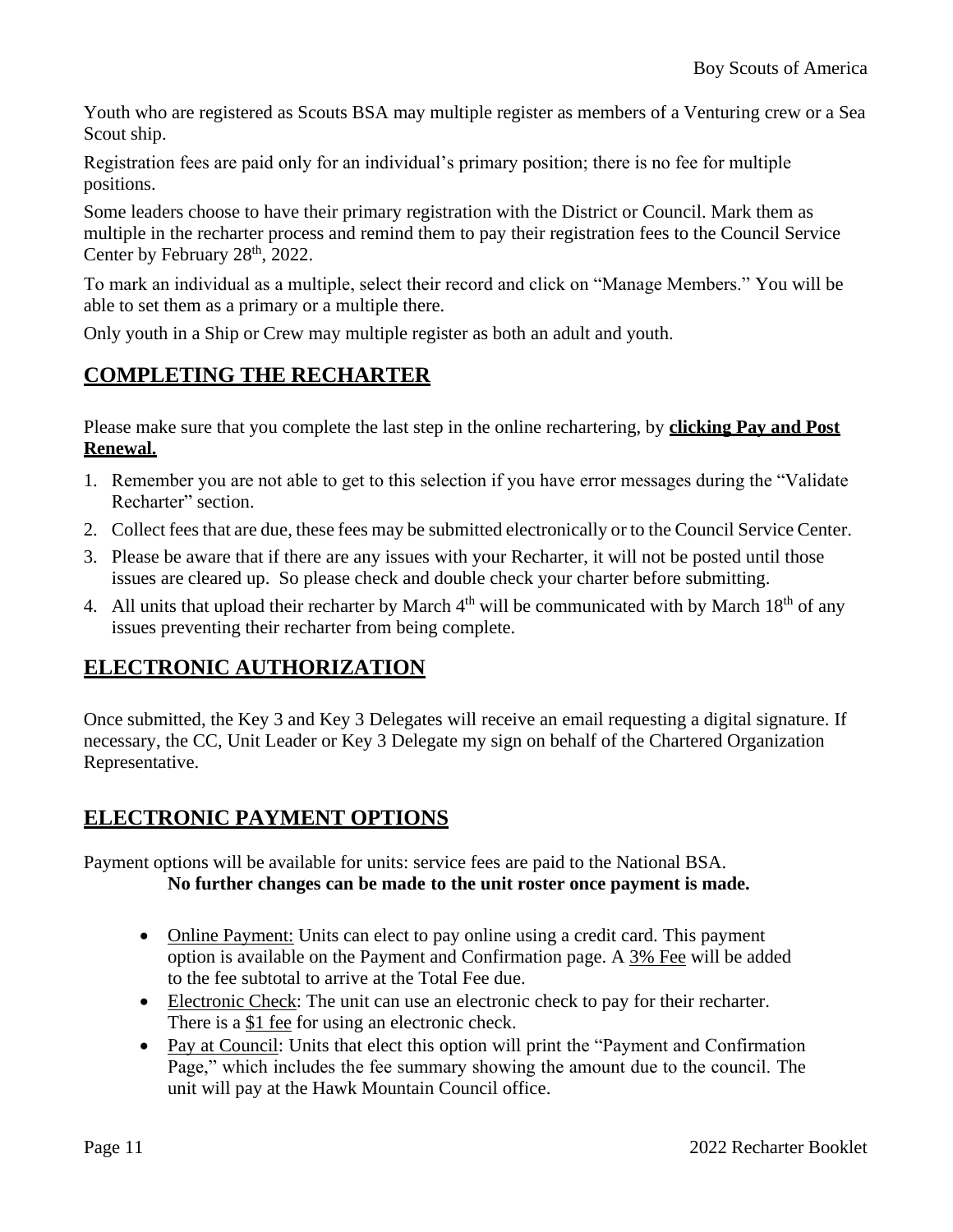## <span id="page-11-0"></span>**COMMONLY MADE MISTAKES**

- A. **No signatures or incorrect signatures on adult applications and Recharter**.
	- 1) Adult applications should have the Chartered Organization Head or Chartered Organization Representative's signature.
- B. **No fee or wrong amount attached.**
	- 1) Remember NO ONE is marked as transfer at recharter time. (All units expire March  $31<sup>st</sup>$ )

#### C. **Applications/members missing.**

- 1) Make sure that applications are uploaded for all new members added to your unit.
- 2) If you turned in an application for someone prior to the recharter process and they do not appear on your roster, please contact your district executive to resolve before you submit your recharter.

#### D. **Incomplete Applications.**

- 1) Adults missing Social Security number, not answering Question #6, not including a disclosure form and/or not providing background check paperwork.
- 2) Youth missing birthdates and/or parent information (important especially for Lion and Tiger Cubs)

## <span id="page-11-1"></span>**FREQUENTLY ASKED QUESTIONS**

#### **Where can I get a copy of our current BSA Roster and check our unit training status?**

Rosters and training status are available through my.scouting.org. View instructions on how to download a roster [here.](https://filestore.scouting.org/filestore/idg/Member_Manager-v4.pdf) Members of the Unit Key 3 or a Unit Key 3 Delegate to access these reports.

#### **I have not received my membership card?**

The National Council has stopped sending membership cards. Membership cards can be printed by individuals through my.scouting.org or they can be printed by the Key 3 of any Scouting unit. Click [here](https://help.scoutbook.scouting.org/knowledge-base/how-do-i-print-membership-cards/) for instructions on how to print membership cards.

#### **Is my Recharter access code the same as last years?**

No. Rechartering no longer requires an access code. Unit Key 3 members or Unit Key 3 Delegates can access Internet Rechartering by logging into Internet Advancement.

#### **How do I change my Charter Executive Officer/IH?**

The Executive Officer's information will need to be provided in writing to the council office. Information to include: name, DOB, title, address, phone number, email address.

#### **How do we change our Chartering Organization?**

Contact your District Executive for details.

#### **Why is my Charter not posted?**

*Please contact your District Executive for details.* There can be several reasons for this:

- a. Information on applications is missing, i.e. required signatures, background checks, training
- b. Fees have not been paid
- c. Charter was not submitted correctly online
- d. Multiple members payment has not been made in their primary unit.

#### e. **Unit cannot be posted until uploaded documents are confirmed by Hawk Mountain Council Staff.**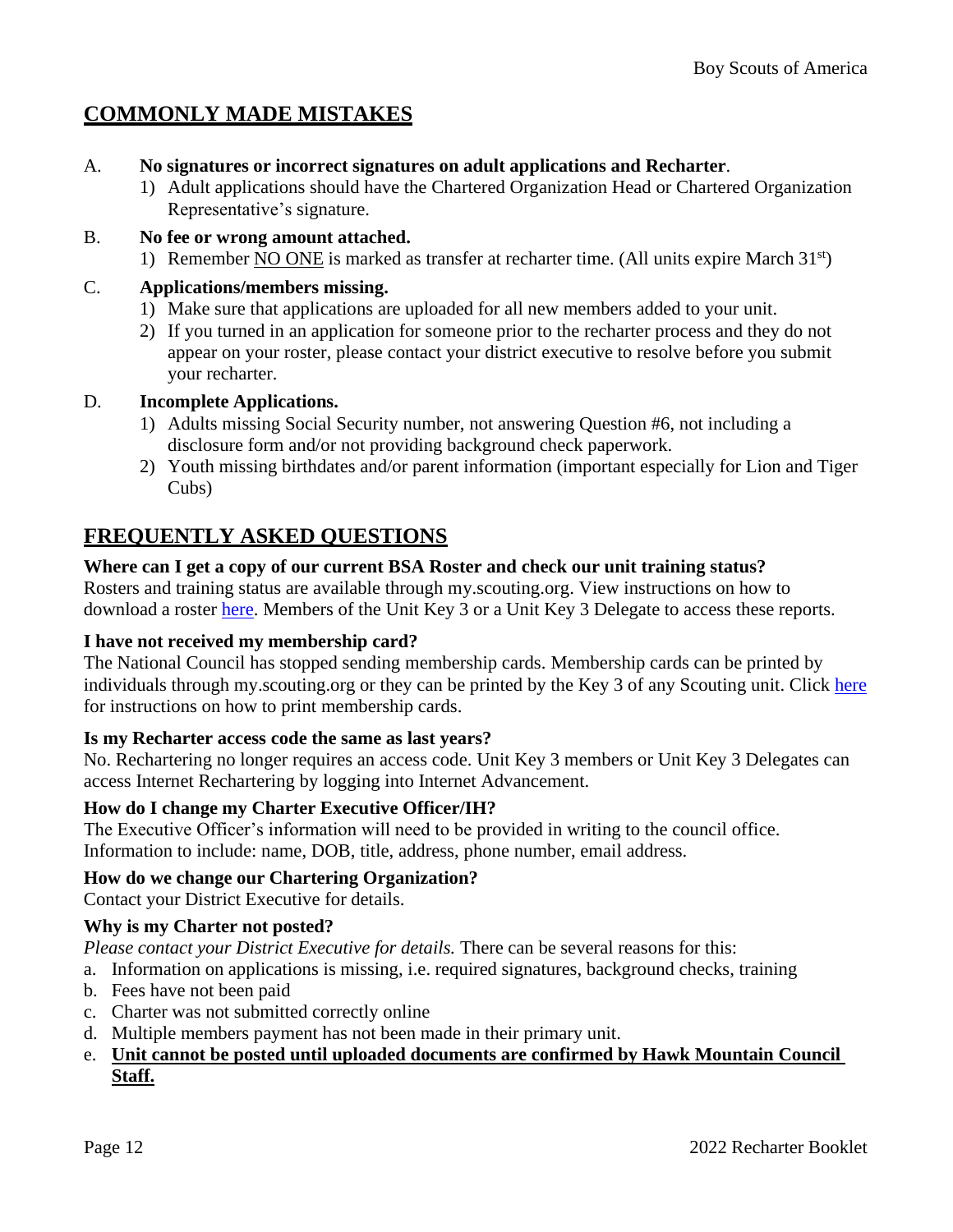#### **I submitted my Recharter online to the Council and forgot to add someone, what can I do?** Turn in a completed new application.

#### **Why do you need my Social Security number?**

All adults must supply their Social Security number for a national background check. It is BSA policy. (This background check is in addition to those required by the Commonwealth of Pennsylvania).

#### **I'm changing my position do I need to fill out a new application?**

No, not during renewal if you are registered in a paid position. Yes, if you are a Tiger or Lion partner and wish to register in a paid position. After the annual renewal every time you change positions or transfer to a new unit during the year, youmust fill out a new application. Be sure application is complete and disclosure page is attached.

## **HOW DO I PRINT MEMBERSHIP CARDS**

Individual members can print their membership cards by logging onto [http://my.scouting.org.](http://my.scouting.org/) Click on Menu > My Dashboard > the three line menu > My Profile then clicking on the icon that looks like a small membership card.

Unit key 3 leaders can print membership cards for their units by logging into [http://my.scouting.org,](http://my.scouting.org/) Click on Menu > the unit > Member Manager > select who you want to print a membership card for, and then click on the icon that looks like a membership card.

## **HOW DO I PRINT MY UNIT CHARTER CERTIFICATE**

Effective January 1, 2019, in an effort to streamline basic operations and put tools in the hands of volunteers, the BSA decided to make "self-service" as many membership processes as possible. This change will allow unit Key 3 to print charter certificates in a timelier manner.

Charter Certificates are no longer available to be ordered. Charter Certificates are now available as a PDF file and can be downloaded and printed. Only members of the unit Key 3 have access to print the Charter Certificate.

The steps to download and print your Unit's Charter Certificate are available [here.](https://www.scouting.org/wp-content/uploads/2020/03/Charter-Certificate-Printing-DETAILED-INSTRUCTIONS.pdf)

### **PENNSYLVANIA ACT 15 BACKGROUND CHECKS**

Beginning in 2015, the Commonwealth of Pennsylvania began requiring all volunteers involved with youth serving programs to complete PA Criminal Background Checks. The requirements are comprised of 3 parts: 1) Pennsylvania State Police background check, 2) Department of Human Services Childline background check, and 3) FBI Criminal History or Residency Wavier (only those who have been residents of Pennsylvania for the last 10 consecutive years can qualify for the waiver). All Direct Contact volunteers are required to have these checks.

Page 13 2022 Recharter Booklet Anyone that has not submitted the required background checks **WILL NOT** be able to register as a member of the Hawk Mountain Council. Each unit is provided a list of those who have completed their